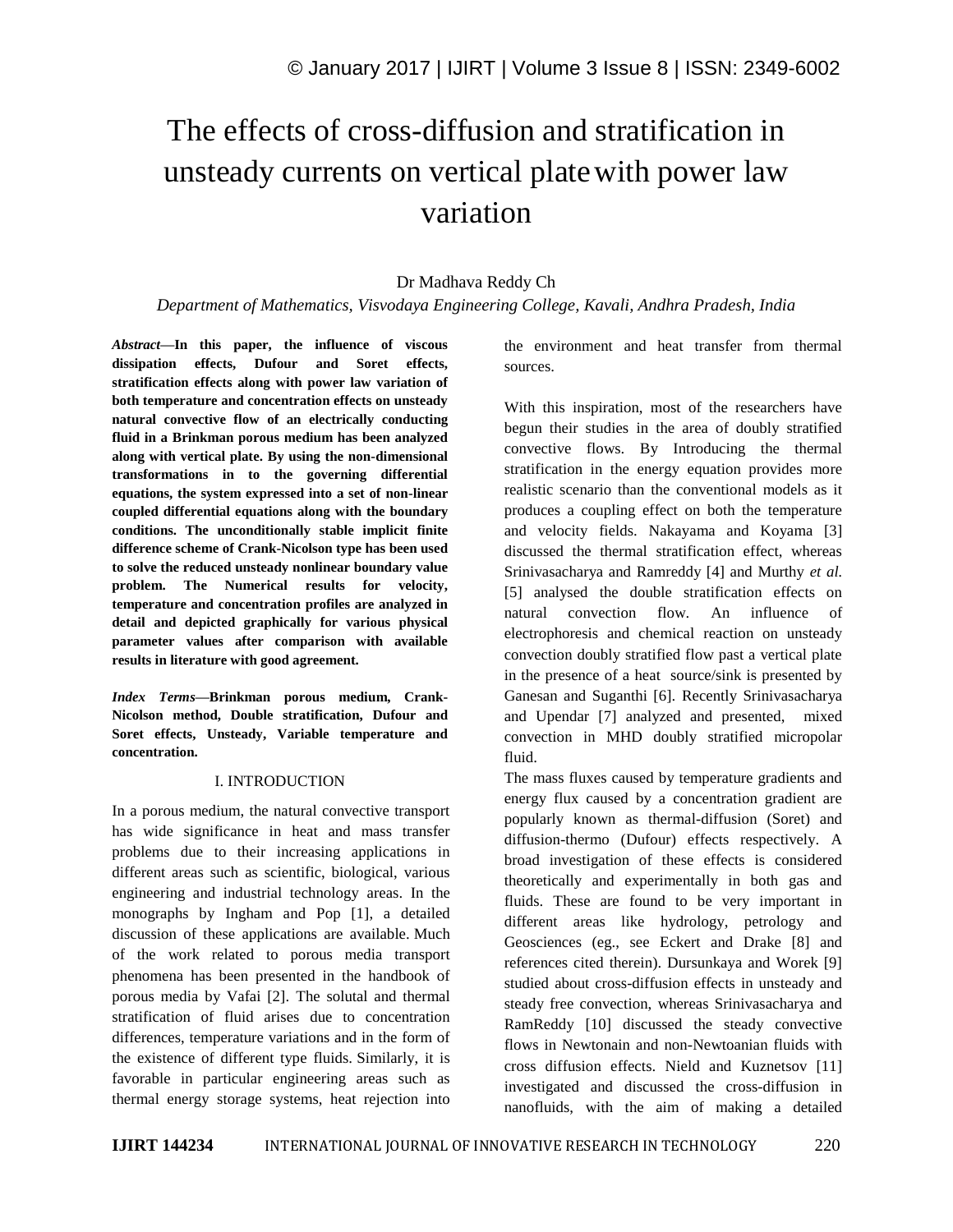comparison with regular cross diffusion effects. The cross-diffusion impacts are peculiar to nanofluids, and at the same time investigating the interaction between these effects when the base fluid of the nanofluid is itself a binary fluid like salty water. Recently, Loganathan *et al.* [12] observed that the local heat transfer rate enhances with an enhancement in Dufour and Soret numbers for both air and water by analyzing the problem of the cross-diffusion effects on the unsteady natural convection and Srinivasacharya and Surender [13] studied and presented the effect of double stratification along with Dufour and Soret type diffusivities on mixed convection boundary layer flow of a nanofluid past a vertical plate in a porous medium.

Studying the effects of cross-diffusion along with double stratification in porous medium on unsteady natural convection fluid past vertical plate with variable surface temperature and concentration is one of the interesting domain. Recently, Javaherdeh e*t al.*  [14] worked on Natural convection heat and mass transfer in MHD fluid flow past a moving vertical plate with variable surface temperature and variable surface concentration in a porous medium. Whereas Ekambavanan, and Ganesan [15] studied about Finite difference solution of an unsteady natural convection boundary layer flow over an inclined plate with only variable surface temperature. And Ibrahim and Palani [16] investigated the effects of magnetohydrodynamic flow past a vertical plate with only variable surface temperature. Shanker and Kishan [17] presented the effect of mass transfer on the MHD flow past in an impulsively started vertical plate along with variable temperature but constant heat flux.

The aim of the present study is to investigate the effects of cross-diffusion in the Brinkman porous medium on unsteady natural convection doubly stratified fluid past vertical plate with variable surface temperature and concentration using an implicit finite difference method of Crank-Nicolson type. The influence of velocity, temperature and concentration are analyzed and exhibited graphically for variations in governing parameters in detail.

#### II. MATHEMATICAL FORMULATION

Consider a problem of two-dimensional, unsteady, laminar free convection flow past a vertical plate of a viscous incompressible doubly stratified fluid saturated porous medium in an electrically conducting fluid with variable surface temperature and concentration under the influence of magnetic field is formulated mathematically in this section by taking into account the effect of viscous dissipation. The coordinate system is chosen to represent the *x*axis along the vertical plate and the *y*-axis as upward normal to the plate. The fluid and the plate are assumed to be at the constant temperature and constant concentration initially at *t'=0,* The ambient medium is assumed to be vertically linearly stratified with respect to both temperature and concentration in the form  $T_{\infty}(x) = T_{\infty,0} + Ax$  and  $C_{\infty}(x) = C_{\infty,0} + Bx$ respectively. Then, under these assumptions, the governing boundary layer equations of mass, momentum, energy and species concentration for free convection flows with Boussinesq's and Brinkman porous medium approximation are as follows

$$
\frac{\partial u}{\partial x} + \frac{\partial v}{\partial y} = 0 \tag{1}
$$

$$
\frac{1}{\varepsilon} \frac{\partial u}{\partial t} + \frac{u}{\varepsilon^2} \frac{\partial u}{\partial x} + \frac{v}{\varepsilon^2} \frac{\partial u}{\partial y} = \frac{v}{\varepsilon} \frac{\partial^2 u}{\partial y^2} - \frac{\mu}{k} u - \frac{\sigma B_0^2}{\rho} \frac{u}{\varepsilon}
$$

$$
+ g[\beta_T (T'-T_{\infty}(x)) + \beta_C (C'-C_{\infty}(x))]
$$
(2)

$$
\frac{\partial T'}{\partial t'} + u \frac{\partial T'}{\partial x} + v \frac{\partial T'}{\partial y} = \alpha \frac{\partial^2 T'}{\partial y^2} + \frac{\mu}{\rho C p} \left( \frac{\partial u}{\partial y} \right)^2 + \frac{DK_T}{C s C p} \frac{\partial^2 C'}{\partial y^2}
$$
(3)

$$
\frac{\partial C'}{\partial t'} + u \frac{\partial C'}{\partial x} + v \frac{\partial C'}{\partial y} = D \frac{\partial^2 C'}{\partial y^2} + \frac{DK_T}{T_m} \frac{\partial^2 T'}{\partial y^2}
$$
 (4)

Where  $u$  and  $v$  are Darcy velocity components along the *x* and *y* directions respectively,  $\rho$  is the density,  $g$  is the acceleration due to gravity,  $C_p$  is the specific heat,  $\mu$  is the coefficient of viscosity,  $\sigma$  is the electrical conductivity,  $k$  is the permeability,  $\varepsilon$  is the porosity,  $T'$  is the temperature,  $C'$  is the concentration,  $\beta_T$  and  $\beta_C$  are the coefficients of thermal and solutal expansions,  $\alpha$  is the thermal diffusivity,  $D$  is the mass diffusivity and  $T_m$  is the mean fluid temperature.

The boundary conditions are

$$
t' \le 0: u(x, y, t') = 0, \quad v(x, y, t') = 0,
$$
  
\n
$$
T'(x, y, t') = T_{\infty}(x), \quad C'(x, y, t') = C_{\infty}(x).
$$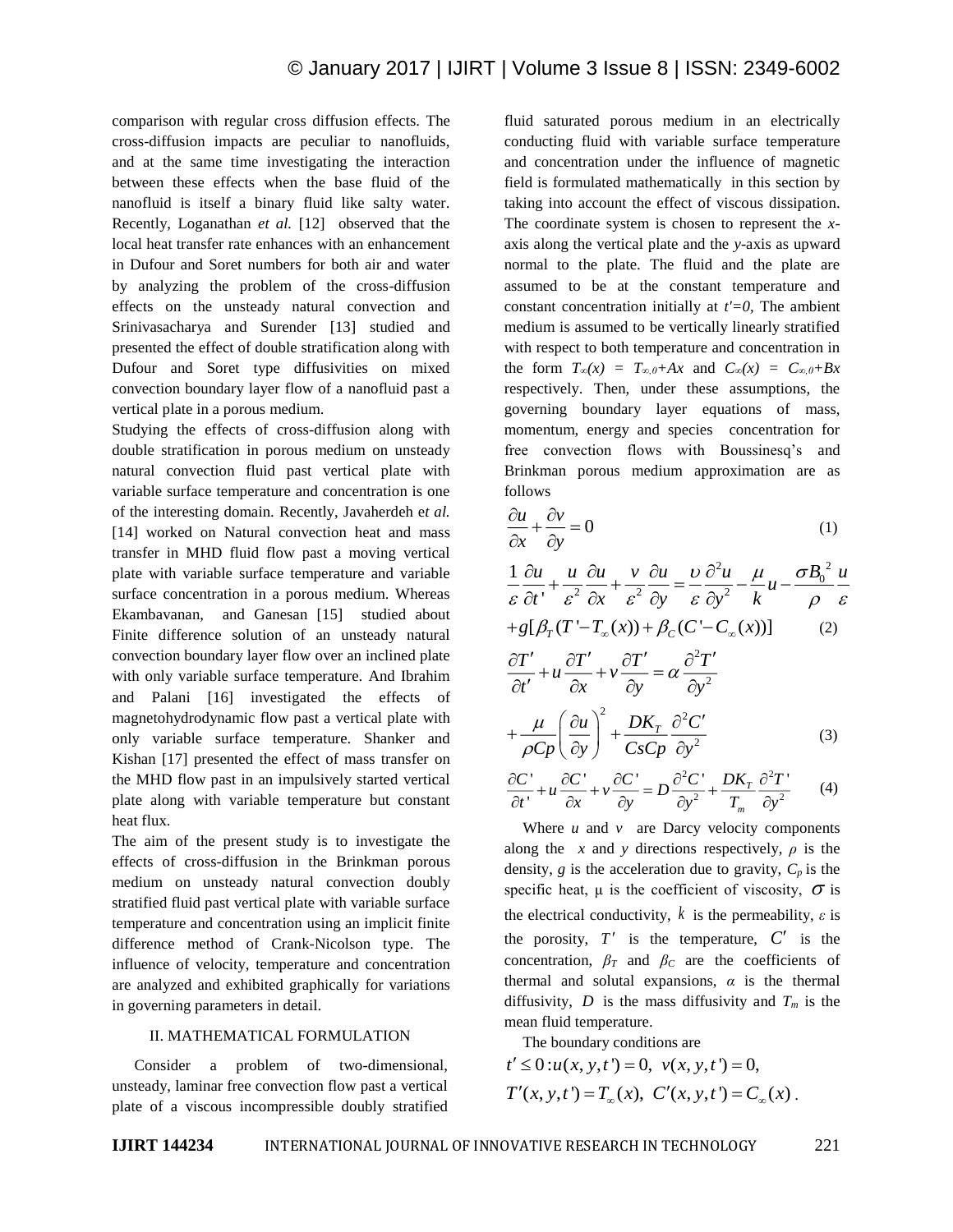$$
t' > 0: u(x, 0, t') = 0, v(x, 0, t') = 0,
$$
  
\n
$$
T'(x, 0, t') = T_{\infty, 0} + (T_w - T_{\infty, 0})(ax)^m,
$$
  
\n
$$
C'(x, 0, t') = C_{\infty, 0} + (C_w - C_{\infty, 0})(ax)^n.
$$
  
\n
$$
t' > 0: u(0, y, t') = 0, v(0, y, t') = 0,
$$
  
\n
$$
T'(0, y, t') = T_{\infty, 0}, C'(0, y, t') = C_{\infty, 0}.
$$
  
\n
$$
t' > 0: u(x, \infty, t') \rightarrow 0, T'(x, \infty, t') \rightarrow T_{\infty}(x),
$$
  
\n
$$
C'(x, \infty, t') \rightarrow C_{\infty}(x).
$$
  
\n(5)

Using the following non-dimensional variables

$$
X = \frac{x}{L}, Y = \frac{y}{L} Gr^{\frac{1}{4}},
$$
  
\n
$$
U = \frac{uL}{v} Gr^{\frac{-1}{2}}, V = \frac{vL}{v} Gr^{\frac{-1}{4}},
$$
  
\n
$$
t = \frac{t'v}{L^2} Gr^{\frac{1}{2}}, T = \frac{T' - T_{\infty}(x)}{T_w - T_{\infty,0}},
$$
  
\n
$$
C = \frac{C' - C_{\infty}(x)}{C_w - C_{\infty,0}}, a = \frac{1}{L}.
$$
 (6)

in to the (1) to (4), we obtain the following system of non-dimensional partial differential equations

$$
\frac{\partial U}{\partial X} + \frac{\partial V}{\partial Y} = 0\tag{7}
$$

$$
\frac{1}{\varepsilon} \frac{\partial U}{\partial t} + \frac{U}{\varepsilon^2} \frac{\partial U}{\partial X} + \frac{V}{\varepsilon^2} \frac{\partial U}{\partial Y} + \frac{1}{DaGr} \frac{U}{2} U
$$
  
+ 
$$
\frac{1}{\varepsilon} \frac{M}{Gr} \frac{U}{2} = \frac{1}{\varepsilon} \frac{\partial^2 U}{\partial Y^2} + T + NC
$$
 (8)

$$
\frac{\partial T}{\partial t} + U \frac{\partial T}{\partial x} + V \frac{\partial T}{\partial y} + \varepsilon_1 U =
$$

$$
\frac{1}{\Pr} \frac{\partial^2 T}{\partial Y^2} + Ec \left( \frac{\partial U}{\partial Y} \right)^2 + Df \frac{\partial^2 C}{\partial Y^2}
$$
(9)

$$
\frac{\partial C}{\partial t} + U \frac{\partial C}{\partial X} + V \frac{\partial C}{\partial Y} + \varepsilon_2 U =
$$
\n
$$
\frac{1}{Sc} \frac{\partial^2 C}{\partial Y^2} + Sr \frac{\partial^2 T}{\partial Y^2}
$$
\n(10)

along with the corresponding initial and boundary conditions in a non-dimensional form are

$$
t \le 0: U(X, Y, t) = 0, V(X, Y, t) = 0,
$$
  
\n
$$
T(X, Y, t) = 0, C(X, Y, t) = 0.
$$
  
\n
$$
t > 0: U(X, 0, t) = 0, V(X, 0, t) = 0,
$$

*I* > 0, (*x*, 0, (*x*) = 0, (*x*(*x*, 0, (*x*) = 1, (*x*) *x*(*x*) = 2 − (*x*), *x*(*x*) = 1 (*x*), *x*(*x*) = 0, (*x*), *x*(*x*) = 0, (*x*), *x*(*x*) = 0, (*x*), *x*(*x*) = 0, (*x*), *x*(*x*) = 0, (*x*), *x*(*x*), *x*  $T^2 > 0$ ;  $u(x_0, t, t) = 0$ ,  $u(x_0, t, t) = 0$ ,  $u(x_0, t, t) = 0$ ,  $u(x_0, t, t) = 0$ ,  $u(x_0, t, t) = 0$ ,  $u(x_0, t, t) = 0$ ,  $u(x_0, t, t) = L_{c,s}$   $\lambda(x_0, t, t) = L_{c,s}$   $\lambda(x_0, t, t) = L_{c,s}$   $\lambda(x_0, t, t) = L_{c,s}$   $\lambda(x_0, t, t) = 0$ ,  $u(x_0, t, t) = 0$ ,  $u(x_0$  $t > 0$ : $U(0, Y, t) = 0, V(0, Y, t) = 0,$  $T(0, Y, t) = 0, C(0, Y, t) = 0$  $t > 0: U(X, \infty, t) \to 0, T(X, \infty, t) \to 0, C(X, \infty, t) \to 0$  (11) where  $Gr = g\beta_T L^3 (T_w - T_{\infty,0}) / v^2$  is the Grashof number,  $N = \beta_C (C_w - C_{\infty,0}) / (\beta_T (T_w - T_{\infty,0}))$  is the buoyancy ratio,  $Da = k\upsilon / (\mu L^2)$  is the Darcy number,  $M = \sigma B_0^2 L^2 / (\rho v)$  is the magnetic parameter,  $EC = n_0^2 / (C_p(T_w - T_{\infty,0}))$  is the Eckert number,  $n_0 = (\mu / (\rho L))Gr^{\frac{1}{2}}, \alpha = k / (\rho C_p)$  is the thermal diffusitivity,  $Pr = \frac{v}{\alpha}$  and  $Sc = \frac{v}{D}$  are the Prandtl and Schmidt numbers,  $S_r = D K_T (T_w - T_{\infty,0}) / (T_m \nu (C_w - C_{\infty,0}))$ and  $Df = DK_T(C_w - C_{\infty,0}) / (C_s C_p U(T_w - T_{\infty,0}))$ are the Soret and Dufour numbers,  $\varepsilon_1 = A L / (T_w - T_{\infty,0})$ and  $\varepsilon_2 = BL / (C_w - C_{\infty,0})$  are the thermal and solutal stratification parameters.

The non-dimensional forms of physical parameters of interest local skin friction, Nusselt number and Sherwood number are obtained as

$$
\tau_{X} = Gr^{3/4} \left( \frac{\partial U}{\partial Y} \right)_{Y=0}, Nu_{X} = -\frac{X \left( \frac{\partial T}{\partial Y} \right)_{Y=0}}{T_{Y=0}},
$$
\n
$$
Sh_{X} = -\frac{X \left( \frac{\partial C}{\partial Y} \right)_{Y=0}}{C_{Y=0}} \tag{12}
$$

The non-dimensional forms of average skin friction, Nusselt number and Sherwood number are obtained as

$$
\overline{\tau} = Gr^{3/4} \int_{0}^{1} \left( \frac{\partial U}{\partial Y} \right)_{Y=0} dX, \overline{Nu} = -\int_{0}^{1} \left( \frac{\partial T}{\partial Y} \right)_{Y=0} dX,
$$

$$
\overline{Sh} = -\int_{0}^{1} \left( \frac{\partial C}{\partial Y} \right)_{Y=0} dX \qquad (13)
$$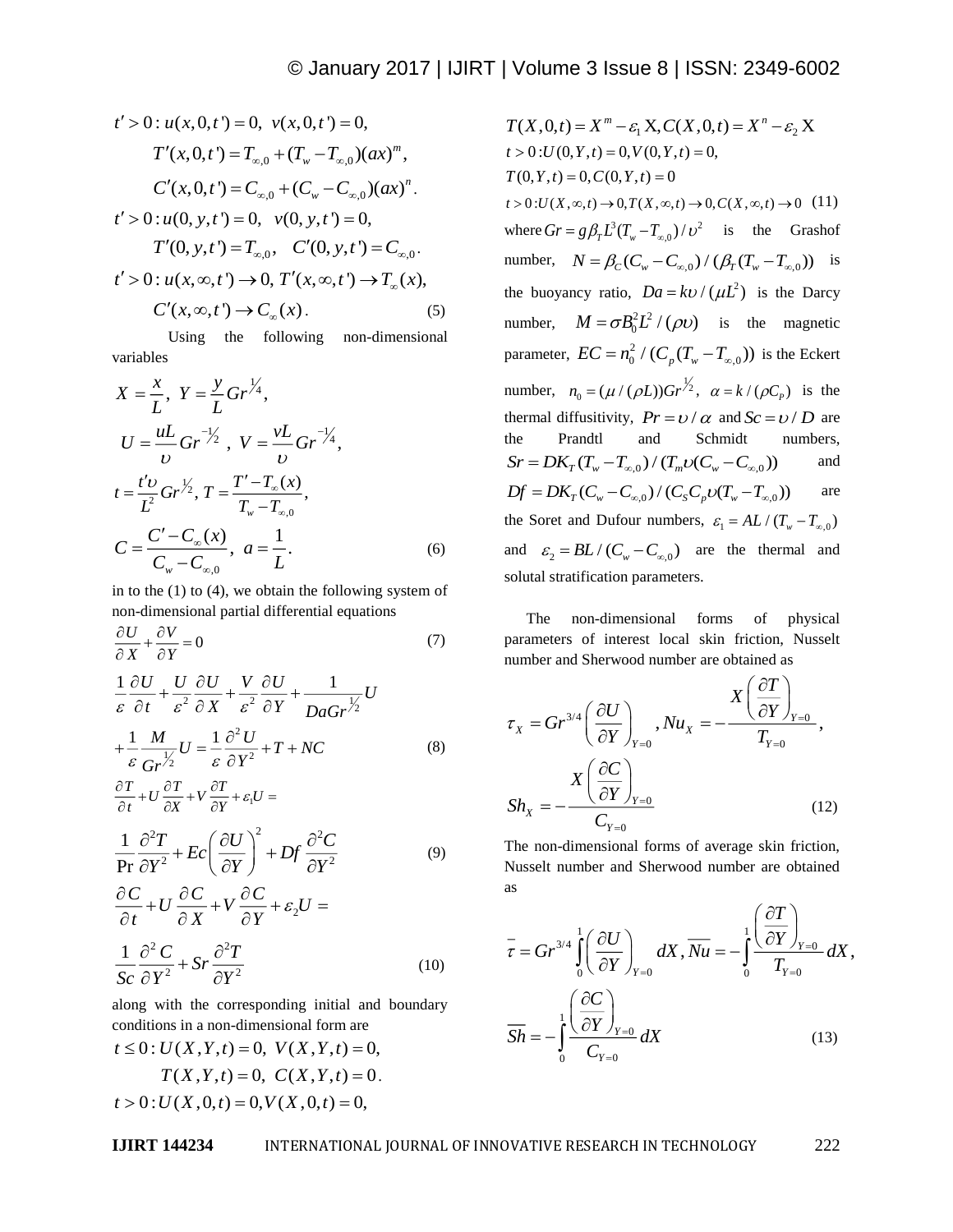#### III. RESULTS AND DISCUSSION

The reduced unsteady, nonlinear and coupled (7) to (10) with conditions (11) are solved numerically by using the implicit finite difference method known as Crank-Nicolson type scheme (for more details on this method, one can refer the work of Loganathan et al. [18] along with citations therein). In order to verify the accuracy of the present results, the velocity profiles of the present problem are compared with the existing solution of Gebhart and Pera [19] in the absence of doubly stratified porous medium with *Pr=0.71 Sc=0.94, N=1.0, Ec=0.0, Sr=0.0, Df=0.0, ε=0.0, m=0.0, n=0.0* and *M=0.0*.

The effects of various parameters on the physical quantities are analyzed by taking fixed values of *Pr=0.71, Gr=5.0, Ec=1.0, Sc=0.22, N=0.5* and *Da=0.1.* All These computations are carried out at steady state time *t*.

The effects of various parameters on nondimensional velocity, temperature and concentration are analyzed and plotted with fixed values *Pr=0.71, Gr=5.0, Ec=1.0, Sc=0.22, N=1.0* at steady state time *t*.

Figs. 1. (a) to 1. (b) represent profiles of nondimensional temperature and concentration for various estimations of cross-diffusion parameters for *ε=0.6, M=0.5, ε1=0.1, ε2=0.5, m=0.5, n=0.5.*

Figs. 1. (a) to 1. (b) show temperature and concentration profiles with an upgrade in Dufour number and simultaneous decrease in Soret number for steady state.

The variations in non-dimensional velocity, temperature for various values of thermal and solutal stratification parameters are investigated and plotted with *ε=0.6, M=0.5, m=0.5, n=0.5, Sr=2.0, Df=0.03*  in Figs. 2. (a) to 2. (b).

From Fig. 3. (a) to Fig. 3. (b) demonstrated the impacts of exponents in the power law variation of the both temperature and concentration *m* and *n* values on non-dimensional velocity and temperature, profiles with  $\varepsilon = 0.6, M = 0.5, \varepsilon_1 = 0.1, \varepsilon_2 = 0.5, Sr = 2.0$ , *Df=0.03.*

The development of non-dimensional velocity for various values of the porosity and magnetic parameter are illustrated and plotted with  $\varepsilon_1 = 0.1$ , *ε2=0.5, m=0.5, n=0.5, Sr=2.0, Df=0.03* in Fig. 4. (a).

### IV. CONCLUSION

This paper analyses the problem of unsteady MHD free convective flow past a vertical plate with variable surface temperature and concentration with doubly stratified porous medium in the presence of porosity, Soret and Dufour effects. The resulting non-dimensional governing coupled partial differential equations are solved numerically by using the unconditionally stable implicit finite difference method of Crank-Nicolson type. The important findings of this study are listed as follows:

a) The decrease in the concentration profile and an increase in the temperature and velocity profiles with an increase in the value of the Dufour number (or simultaneous decrease in the Soret number).

b) For increasing value of the thermal stratification parameter, temperature depict the reverse trend while both velocity and concentration depicts the same trend. In case of a rise in value of the solutal stratification parameter, concentration, depict the reverse trend while velocity, temperature, depicts the same trend. More over it is also observed that, the value of time *t* at steady state decreases with an increase in the value of thermal stratification parameter and increases with an increase in the value of solutal stratification parameter.

c) The velocity and temperature decreases with an increase in the exponent *m*. But except temperature, velocity and concentration decrease with the rise in the exponent  $n$ . Further, to reach the steady state values, the required time is more when the exponents *m, n* are more.

d) For increasing value of the porosity, velocity depict the same trend while both temperature and concentration depicts the reverse trend. In case of a rise in the value of magnetic parameter, temperature, concentration depict the same trend while the velocity depicts the reverse trend. Furthermore, to reach the steady state values, the required time is more when the porosity and magnetic parameters are more.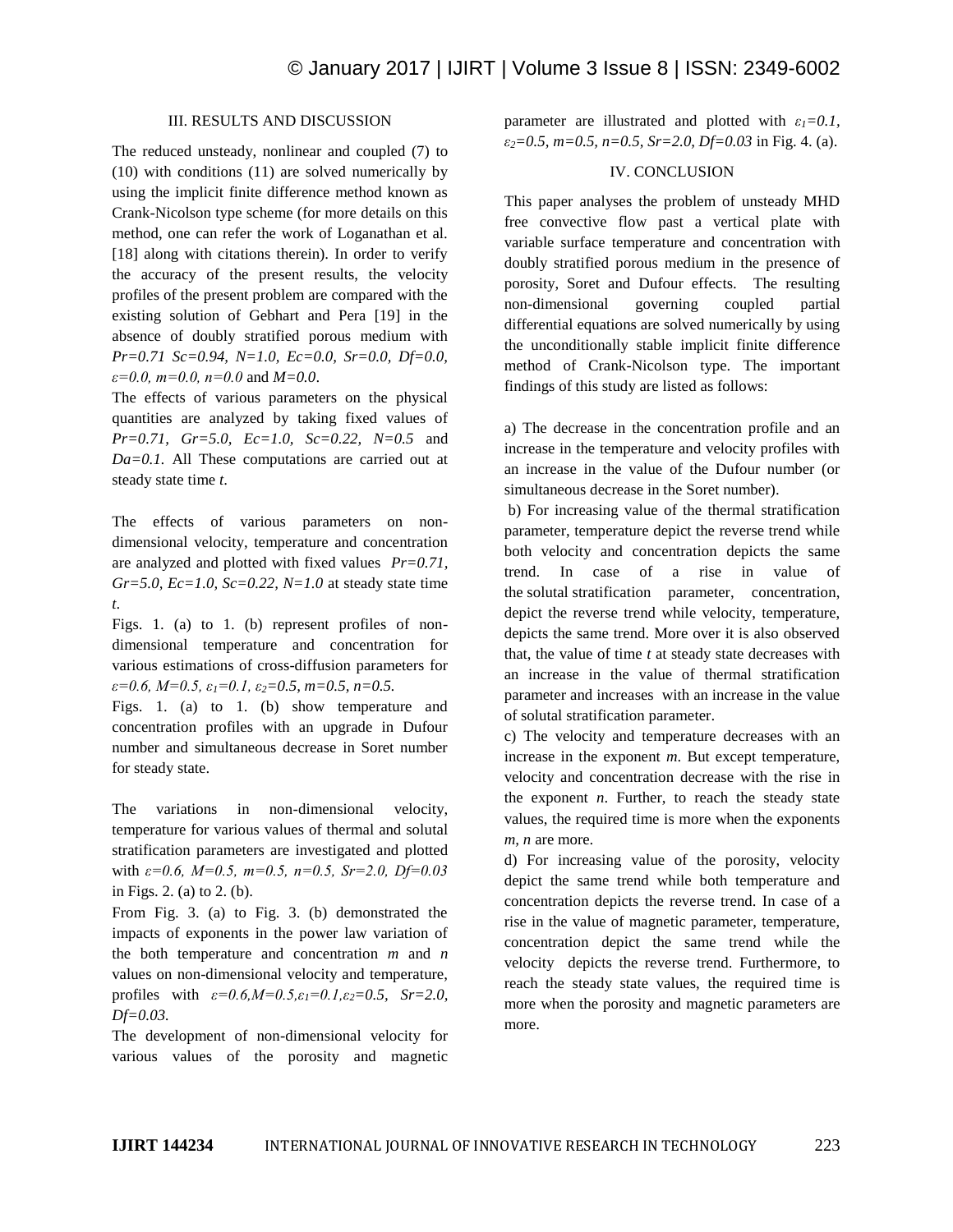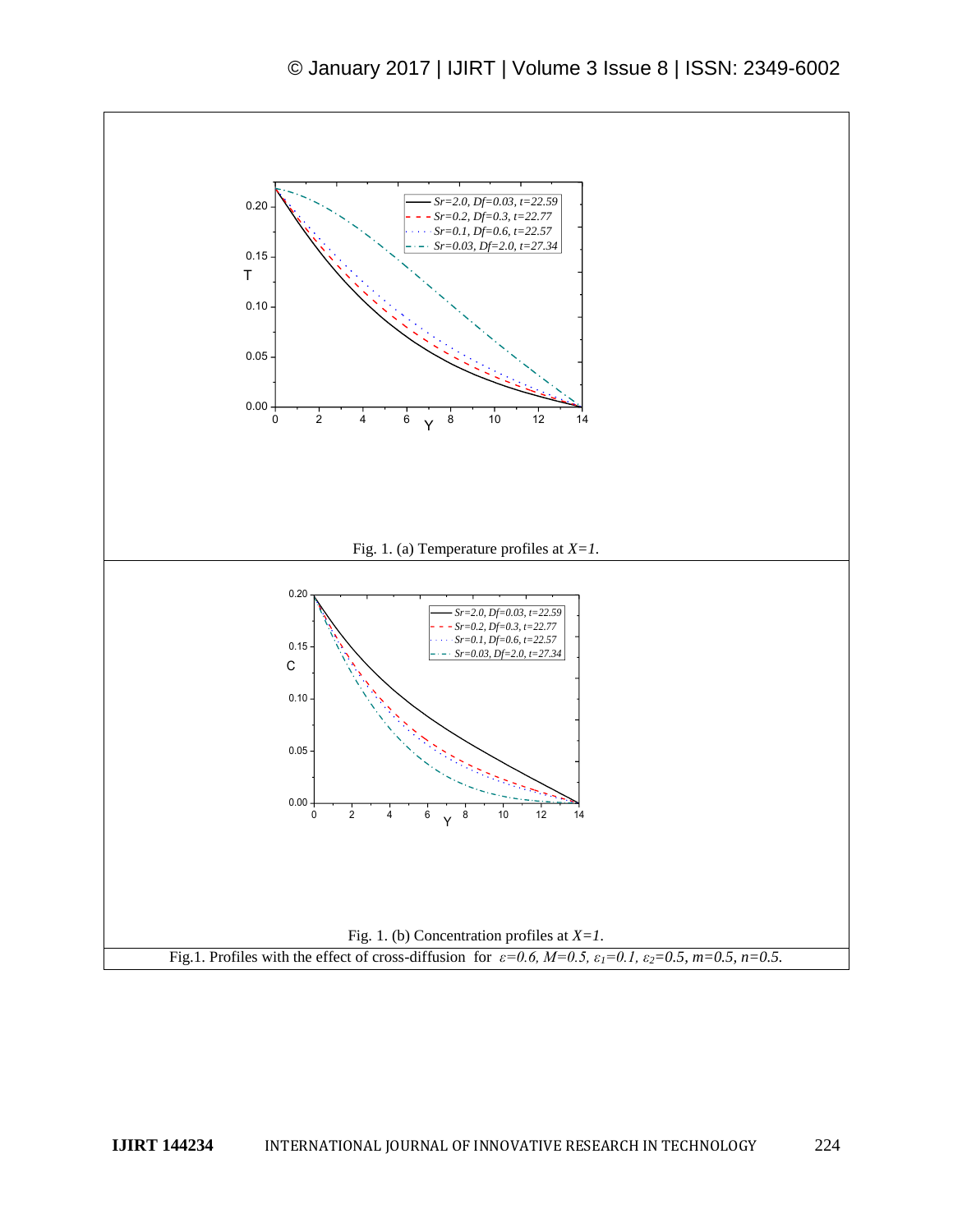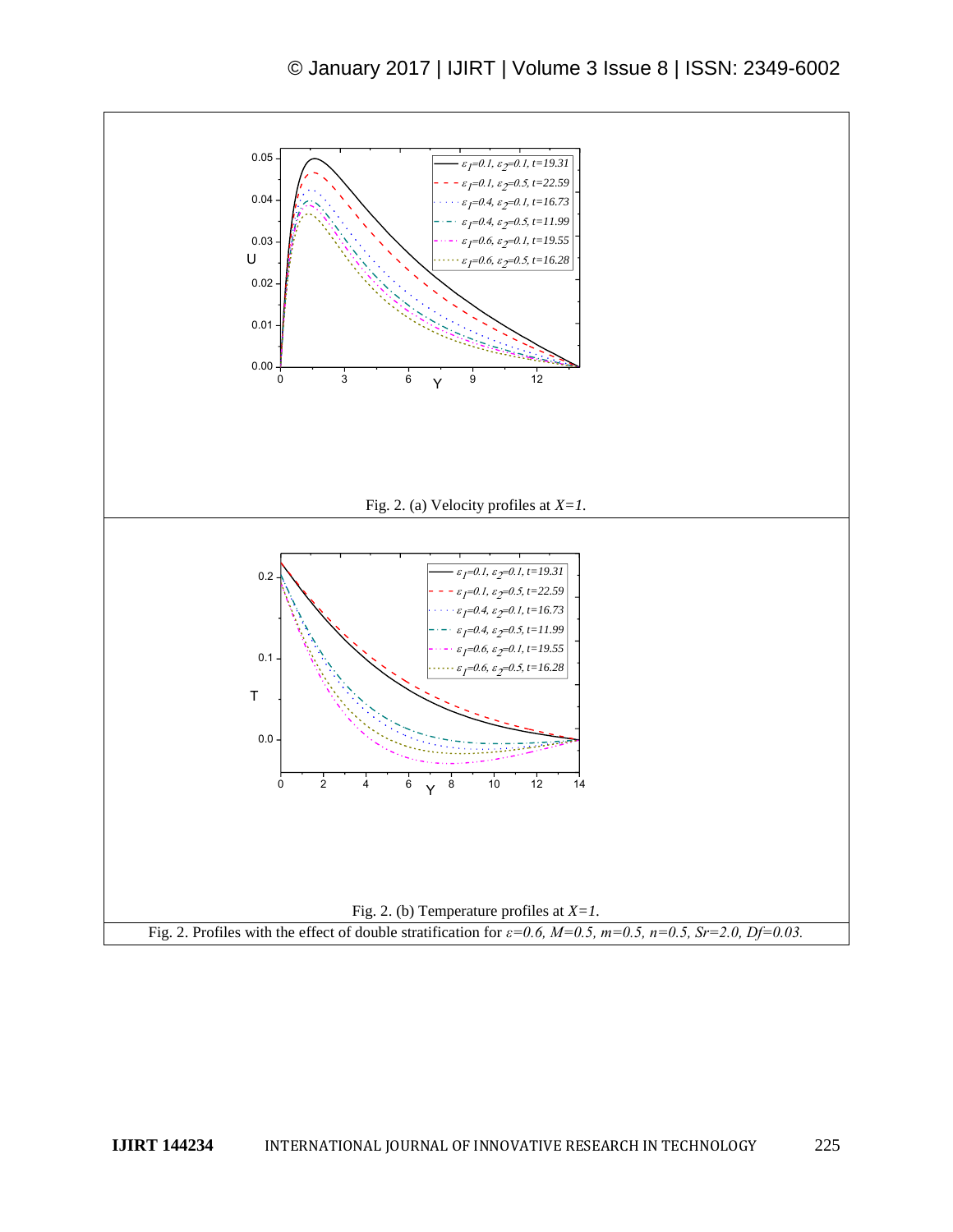